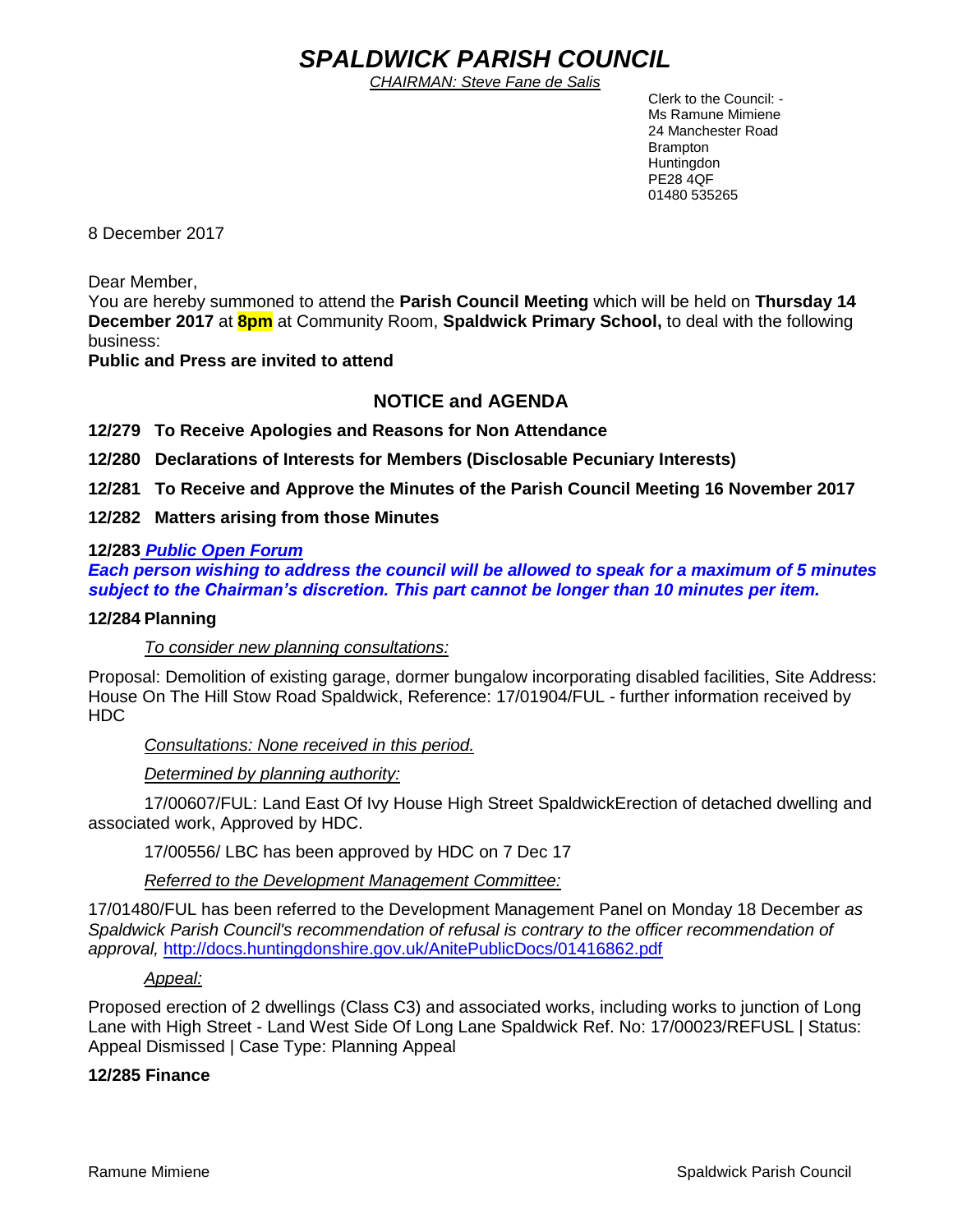12/285.1 To consider and Approve Internal Auditor fees for 2017/18 Internal audit. The increase for Spaldwick Internal Audit is by £10 and Note info provided by the External auditors

12/285.2 To Note Accounts for Nov 17: updated Cashbook, Income and Expenditure against the Budget report

12/286.3 To Note Santander Business a/cs x 2 Interest and balance as at 30 Nov 17

12/286.4 Outcome re: letter to Santander to closure 2 x PC accounts. Mandate form, outcome

12/286.5 HMRC: Paying you PAYE at the Post Office – outcome

12/286.6 To Consider the Grant request to purchase the I-pad/tablet to enable the staff to take photos of the children for their key working folders, made by Play Times Group

12/286.7 Expenditure for approval 14 Dec 17:

| <b>Date</b> | <b>Cheque</b><br>No. | <b>Payee and Description</b>                                                  | Amount  |
|-------------|----------------------|-------------------------------------------------------------------------------|---------|
| 14 Dec 17   | 739                  | R Mimiene, Clerk wages Dec 17                                                 | £189.12 |
| 14 Dec 17   | 740                  | HMRC: tax deductions from Clerk's Dec 17 wages, payable to Post Office<br>Ltd | £47.20  |
| 14 Dec 17   | 741                  | R Mimiene, Expenses on running cost of PC Dec 17                              | £7.50   |
| 14 Dec 17   | 742                  | Spaldwick Primary School - room hire 16 Nov 17                                | £12.50  |
| 14 Dec 17   | 743                  | Cambs ACRE membership - renewal                                               | £55.50  |
|             |                      |                                                                               | £311.82 |

#### **12/286.9 Community Room Reserve**

# **12/287 Update regarding signage on A14 for no HGV's at Spaldwick Service Area**

**12/288 Update regarding the mobile post office,** Cllr S Jackson-Rimmer

#### **12/289 Assets – Provision/Maintenance**

12/289.1 Grass cutting map 2016: issues raised by resident of 56 Stow Road, outcome, Cllr S Fane de Salis

12/289.2 Play Area hedge cutting, future plan

12/289.3 Other Overgrown hedges:

12/289.3.1 Vegetation at the rear of the property at 36 Ferriman Road – to consider adding to grass cutting map for the next season, update after the inspection by Cllrs I Harriman and S Fane de Salis

12/289.4. Monthly Ferriman Road Play Area's Inspection – Sep and Oct 17

12/289.5 War Memorial, further update by Cllr G Smith

#### **12/290 Highways, footpaths, byways, gritting bin, trees, etc**

**12/291 To discuss the state of Village Sign,** update by Cllr R Johnson

**12/292 To discuss the ownership of the Community Room and the running cost** 

12/292.1 To Discuss the Bowls' Club request re: storage of the Bowls Carpet Handling unit

**12/293 Community Highways Volunteering Scheme and Community Flood Group,** update from Cllr Harriman

**12/294 Good Neighbours Scheme for Spaldwick,** Cllr M Robinson

**12/295 To further discuss the Defibrillator for Spaldwick**

**12/296 Village Hall** 

**12/297 To consider linking PC website with Facebook page,** Cllr S Jackson-Rimmer